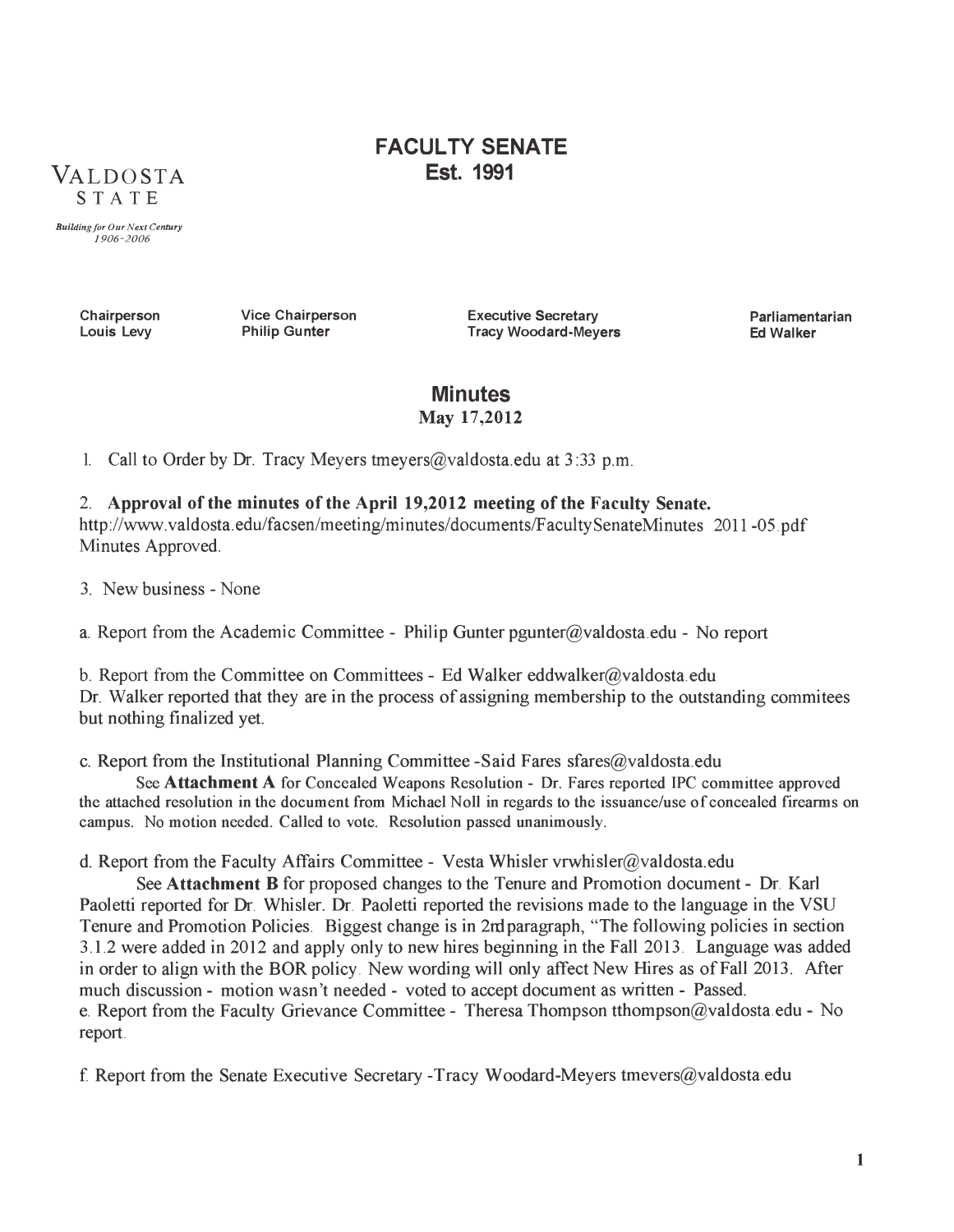- **1. Standing Committee Yearly Reports.** Each Chair should be prepared to give a brief oral summary of their report to the Senate.
	- 1) **Academic Scheduling and Procedures:** This committee was renewed in May 2009, and will be reviewed for renewal in May 2012. Maren Clegg-Hyer. See Attachment C. - voted by acclaimation to accept correction of typo on Spring 2014 calendar - Passed
	- 2) **Academic Honors and Scholarships:** This committee was renewed in May 2009, and will be reviewed for renewal in May 2012. Linda De La Garza. See Attachment D.
	- 3) **Athletics:** Charles Talor. This committee was renewed in May 2009, and will be reviewed for renewal in May 2012. See Attachment E.
	- 4) **Educational Policies:** This committee was renewed in May 2009, and will be reviewed for renewal in May 2012. Eric Nielsen. See Attachment F.
	- 5) **Environmental Issues:** This committee was renewed in May 2009, and will be reviewed for renewal in May 2012. Jason Allard. See Attachment G. Suggestion was made to have drop-off points around campus at end of semester for students/faculty to make donations of unwanted items.
	- 6) **Faculty Scholarship and Research Committee:** This committee was renewed in May 2009, and will be reviewed for renewal in May 2012. Ransom Gladwin. See Attachment H.
	- 7) **Library Affairs:** Gina Doepker. This committee was renewed in May 2009, and will be reviewed for renewal in May 2012. See Attachment I.
	- 8) **Minority and Diversity Issues:** Paula McNeill. This committee was renewed in May 2009, and will be reviewed for renewal in May 2012. See Attachment J. Miryam Espinosa-Dulanto reported for Paula McNeill
	- 9) **Student Activities:** This committee was renewed in May 2009, and will be reviewed for renewal in May 2012. Ruth Renee Hannibal. See Attachment K. - Deborah Hall reported for Ruth Hannibal.
	- 10) **Student Services:** Ericka Parra. This committee was renewed in May 2009, and will be reviewed for renewal in May 2012. See Attachment L.
	- 11) **Technology:** Mary Gorham-Rowan. This committee was renewed in May 2009, and will be reviewed for renewal in May 2012. See Attachment M.

Dr. Meyer's thank everyone for their hard work. Everyone in committees are up for renewal. Committee on Committees will be working to see if modifications need to be made. Dr. Meyer's turned the meeting over to Dr. Walker, Committee on Committees Chair.

g. Nominations and Election of Faculty Senate Officers: Ed Walker

- 1. President:
	- a. Serves a one year term
	- b. Presiding officer of the Senate
	- c. Chairs the Executive Committee of Faculty Senate
	- d. Writes the Senate's annual report
	- e. Serves on the Faculty Senate Executive Committee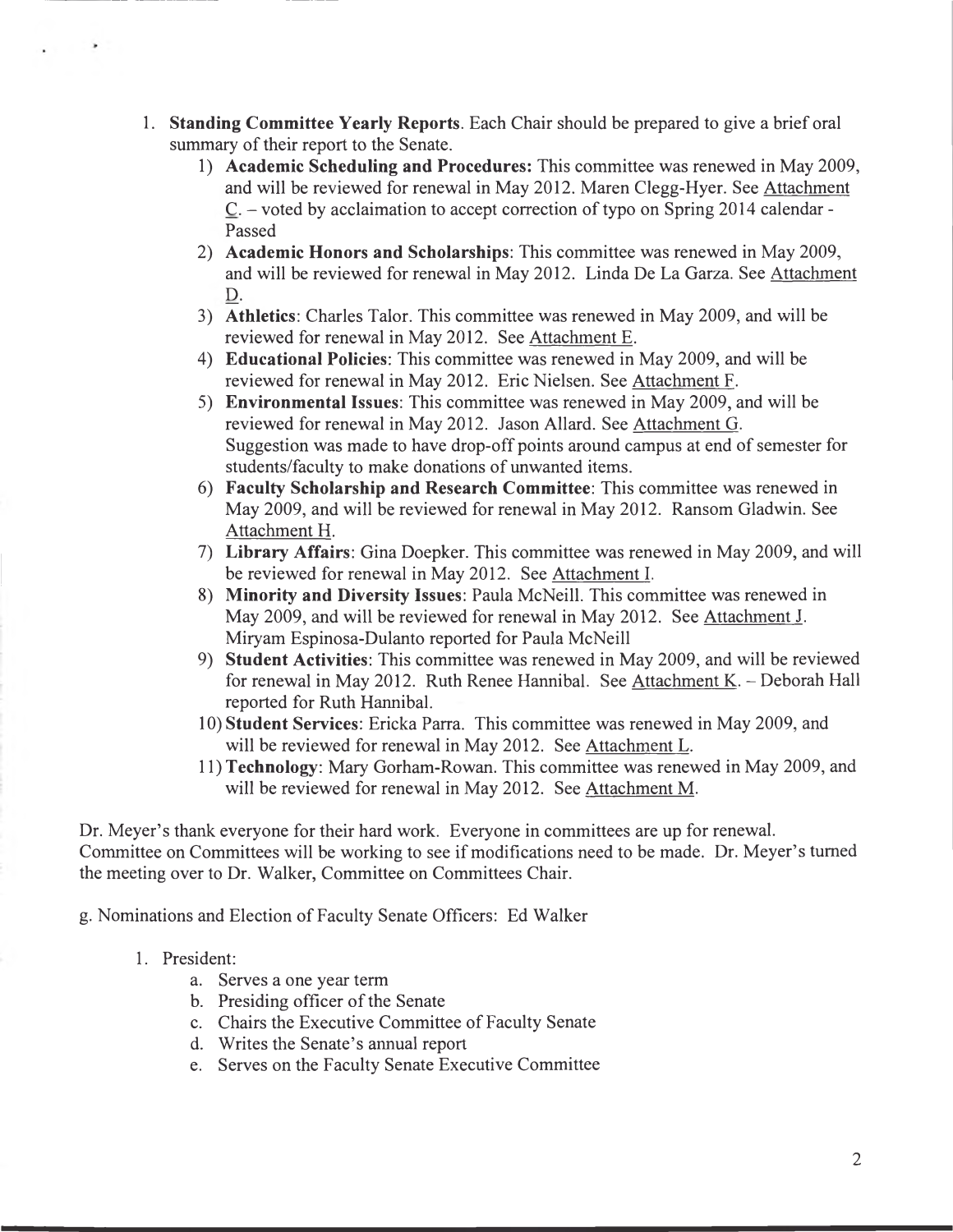Diane Holliman nominated Tracy Meyers. Dr. Meyers accepted nomination. Aubrey Fowler seconded. There was no further nominations – Motion was made to accept Dr. Meyers by acclamation. Motion was made and seconded. Motion Passed.

- 2. Vice President/President Elect:
	- a. Serves a two year term (serves one year as VP; one year as Pres.)
	- b. Presiding officer of the Senate in the absence of the President
	- c. Makes reports of all actions taken by the Senate and submits to President of the University and General Faculty at its bi-annual meetings
	- d. Arranges meetings of the Senate, schedules the room, and oversees details of the meeting
	- e. Serves on the Faculty Senate Executive Committee

Lai Orenduff nominated Ed Walker. Dr. Walker accepted nomination. Nomination was seconded. There were no further nominations. Motion made to accept Dr. Walker by acclamation. Motion was made and seconded. Motion passed.

3. Secretary:

٠

- a. Serves a one year term
- b. Reviews and approves detailed minutes of the Senate (which are recorded by an assigned administrative assistant) and sends copies of minutes to members of faculty via email
- c. Acts as liaison to the administrative assistant who is assigned to record minutes and update the Faculty Senate web page
- d. Sends written notice of the regular Faculty Senate meetings and distributes to the Senators and General Faculty via email the Faculty Senate meeting agenda one week before the scheduled meeting of the Faculty Senate
- e. Serves on the Faculty Senate Executive Committee

Miryam Espinosa-Dulanto nominated Diane Holliman. Dr. Holliman accepted nomination. Nomination was seconded. There were no further nominations. Motion was made to accept Dr. Holliman by acclamation. Motion was made and seconded. Motion passed.

#### 4. Parliamentarian:

- a. Serves a one year term
- b. Settles questions regarding the proper application of Robert's Rules of Order
- c. Serves on the Faculty Senate Executive Committee

Tracy Meyers nominated Aubrey Fowler. Dr. Fowler accepted nomination. Nomination was seconded. There were no further nominations. Motion was made to accept Dr. Fowler by acclamation. Motion was made and seconded. Motion passed.

Elections concluded.

## 7. Old Business

8. Discussion - Dr. Meyers discussed the electronic evaluations that were sent out for administrators to evaluate. There were concerns by some as to whether they would be anonymous. Dr. Meyers was assured by Michael Black that they would be. Dr. Moch mentioned if there were concerns to use a